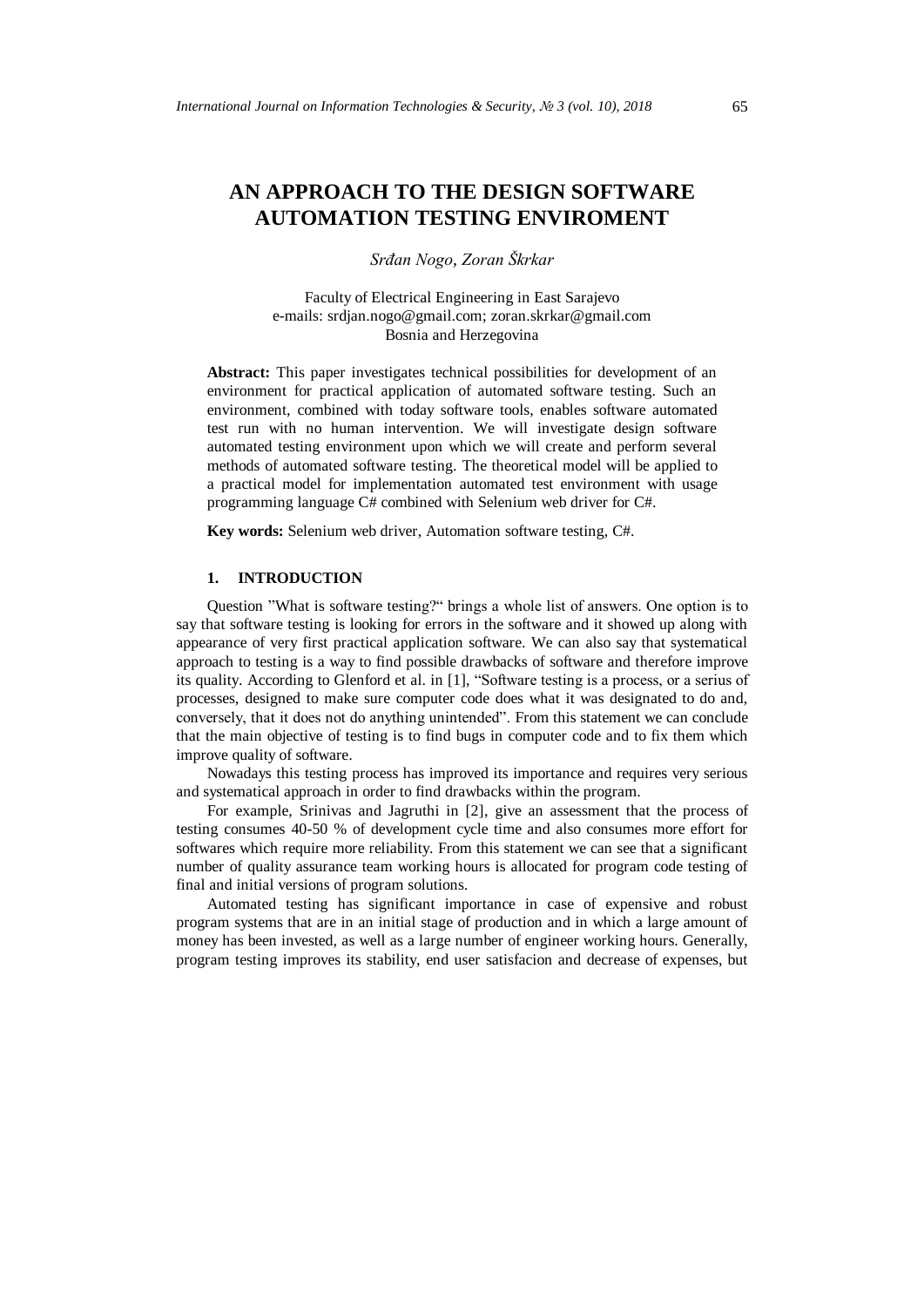the main reason is that it is more optimal to eliminate an error if detected earlier (earlier, better). Program code for automated testing has become inevitable part of software maintenance process, especially because todays systems are mostly web and cloud system oriented and therefore possible errors could not only cause material damage in real time but also endanger end user data security.

This paper is structured as follows: After Introduction, where we answer the question "What is software testing?", comes Section II which describes methodology for program code automated testing and where we use programming language C# combined with Selenium web driver for C#. Section Metodology which was developed, as the usage is concerned, is a starting basis for the proposed framework for automated testing outlined in Section III. Section III, presents a good practice case for creation and utilization of various methods for automated smoke testing with generation of test results, which can be sent to responsible persons via e-mail. Section IV, contains the main focus of this survey paper with technical details required for implementation of conceptual framework for Automation Testing, which we can compare with similar framework solutions from this area. Practical application of automated testing described in Section IV provide to us a visual means to confirm our summary and conclusions outlined in Section V.

### **2. METHODOLOGY**

During series of program code testing, which require repetitive and redundant tasks along with ommitance of human and manual involvement, the optimal way is to use automation testing tool. According to Ieshin et al. in [3], use of automation test tool for program code testing increases the test execution speed and software become more reliable, repeatable, programmable, comprehensive, and reusable. Automation testing covers all the problems of manual testing and reveal all complex Obstacles attached with it.

At the beginning of the testing, prior to choosing automated software testing tool, it is necessary to clarify list of requirements for program code testing. Kaur and Gupta in [4], state that "If we do not have a list of requirements, we may waste time for downloading, installing and evaluating tools that only meet some of requirements, or may not meet any of them".

List of requirements is required particularly by those system parts which have a large number of elements and can be placed in cathegory of complex parts of the program code. If we look through the eyes of test engineer, it is optimal to create scripts that will test part of the system and click on 250 buttons at once. During this action automated testing of each separate element for availability and optimal functioning is done, instead of manual approach to each element individually through 250 repeated steps by test engineer.

Kankanamge in [5], claims that "Test automation frees up the tester's time to do more effective and exploratory tests which are crucial for the success of quality assurance". Providing of such a quality assurance optimal level from the user's point of view is very important, as it is guaranteed that he can run the application in any available web browser, using any of its versions. Developer team in the development process, as well as test engineers in production environment, spend most of the time removing bugs concerning tune up the application to each web browser, particularly to their older versions and which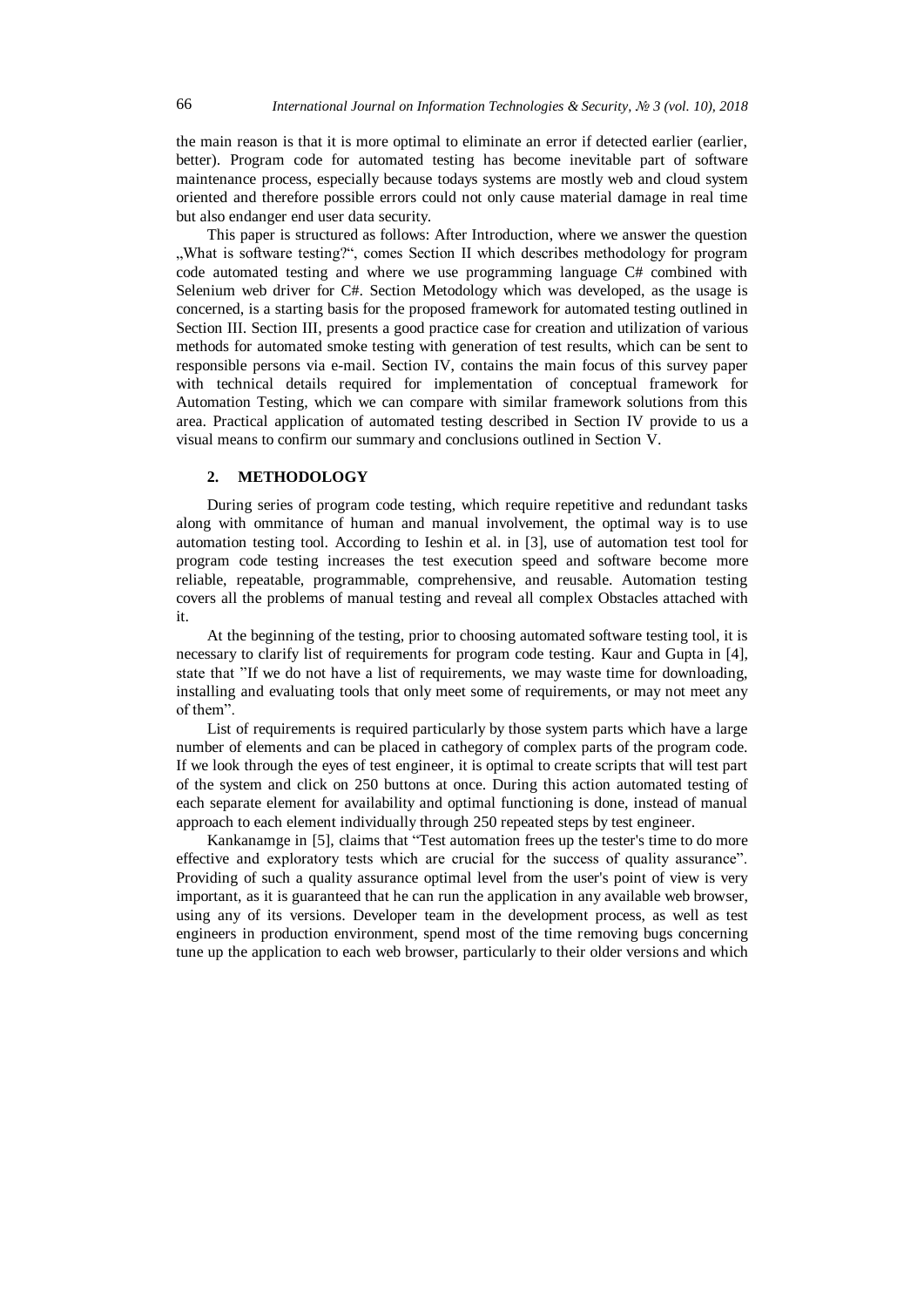can be used by the user. In the previous section of this paragraph, we have listed some preliminary research in this field that concerns automated software tests. Based on this, in the next sections we will design software automated testing environment in combination with web tools that enable the setting of automatic tests without limiting parameters such as time and human factor. Presentation of this method of automated testing environment without limiting parameters represents the achievement of the main goal of the automation process in the field of software testing

As a tool for automated program code testing in this paper we will use programming language C# combined with web driver for C#. In that programming language we will create and perform automated smoke testing with generation of test results, which can be sent to responsible person via e-mail. The test itself, which can collect the data, can be implemented in the manner of storing the data in the database, which is the best option, or by writing them locally to a file.

### **3. FRAMEWORK FOR AUTOMATED TESTING**

Afroz et al. in [6], state that, "It is important that Web applications be dependable, but recent reports indicate that in practice they often are not". For example, one study of Web application integrity found that 29 of 40 leading e-commerce sites [7], and 28 of 41 government sites [8], exhibited some type of failure when exercised by a "first-time user". Based on the results of this research, in order to avoid failure, it is necessary to decide for the optimal type of test, or to select the framework for automatic testing.

When we get the first version of the application, by the developer team, testing the program code is done using a smoke test. As we see in Figure 1, a flow diagram of smoke testing is shown.



*Fig. 1. Smoke test diagram*

In the initial versions of the program whose version is still unstable for production use in full capacity, we use a smoke test. Smoke test is a type of test that is performed before all other types of tests, which can be automated as needed, in order to eliminate all possible shortcomings of the program code of the application in a systematic and automated manner. Once a new version of the application is released, a smoke test is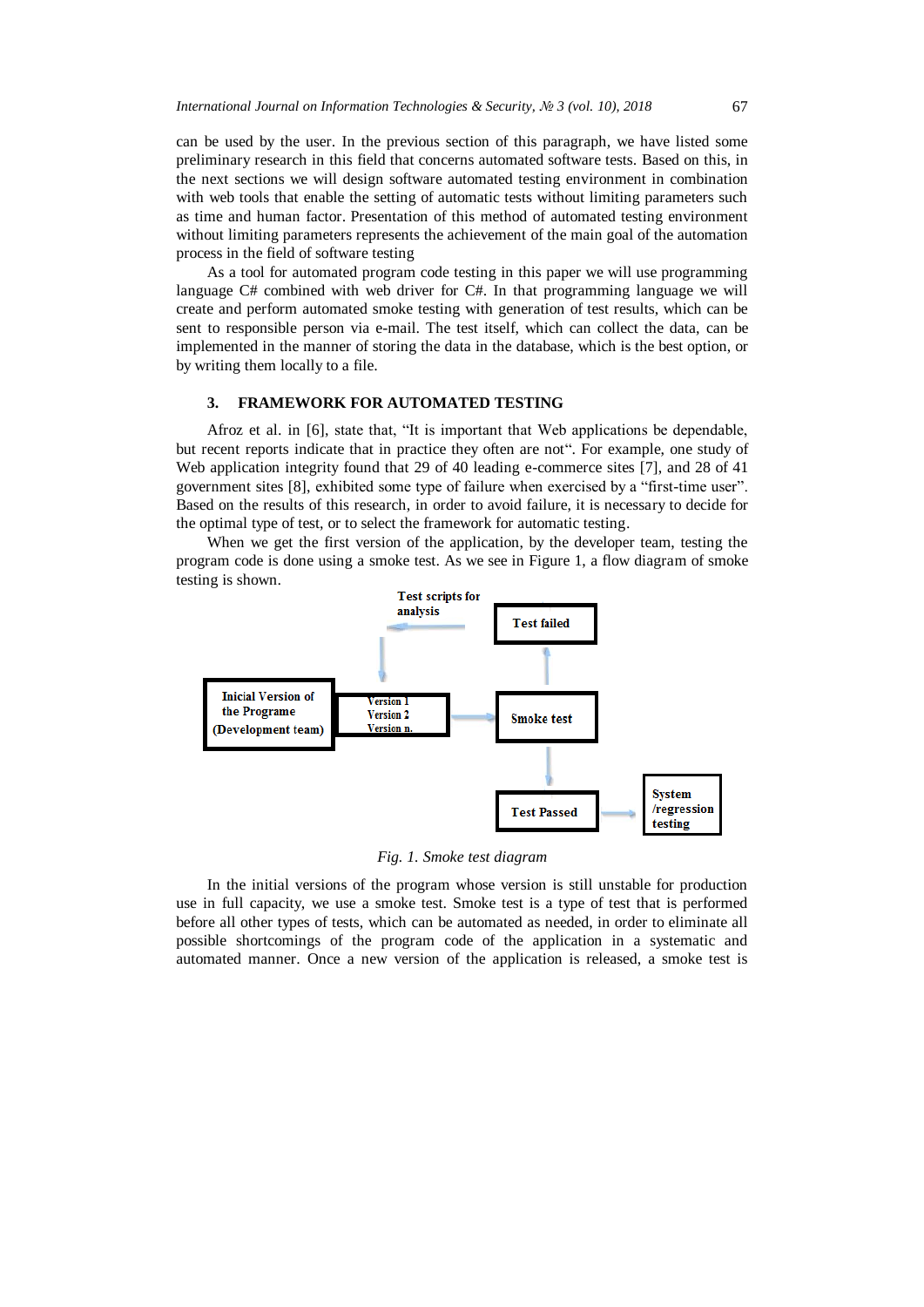performed to determine whether the system is available at all, i.e. whether it gives the expected response. If the smoke test passes anticipated, then it is only allowed to proceed to a further testing process, i.e. systemic / regression testing. System / regression testing includes tests that are performed to determine that no errors or defects have occurred after programmers install a new version of the code on the system or part of the system that has already been completed and shipped to the client. Also, this testing is done to verify that the old defects have not returned with the installation of a new code. If the smoke test does not pass, it is considered that the system is blocked and out of use. The result of an unsuccessful test is returned in the form of test scripts for analysis by the developer team. After the analysis, a redesign of the program code is made by the developer team in order to bring the application into the state to pass the smoke test. In a framework for the practical application of the smoke of automatic testing in a specific production system outlined in Section IV, checks are carried out on whether the basic parts of the system work properly, after installing a new version of the program. Our goal is to check the stability of the system. Smoke test is a test that is a kind of control for the entire system.

Kaur and Gupta in [4], state that, "The selection of particular automated testing tool is based on the type of application we are testing and the cost associated with the tool". The application we test for a smoke test is available at<http://ibusiness.ba/testmaster> and is designed to have about 2 million users' unique visits annually.

Given the type of application as well as the trends in automated testing of web applications, as a tool for automated testing (written in open source technology), it was necessary for us to choose one such tool. In the presented practical work, the tests were created with the help of a Selenium web driver for C#. Because of its ease of use, this test tool can be used by a developer, who is part of a development team, or by person who will testing aplications.

## **4. PRACTICAL APPLICATION OF AUTOMATIC TESTING IN THE CONCRETE PRODUCTION SYSTEM**

By the term, "creation of automated tests", we mean activities that are specific programming of the code with certain test functions as well as their calling at a particular moment. In this particular example, we automatically test the application, using a smoke test to determine whether the system is available at all, i.e. it gives the expected response to the user. In order to avoid as much as possible the so-called hard coding, in which, when certain parameters or values are repeated from the method to method, the file in which the parameters are configured is used. Code in XML format of configuration file used in the test is shown in Figure 2.



*Fig. 2. Code of used configuration file*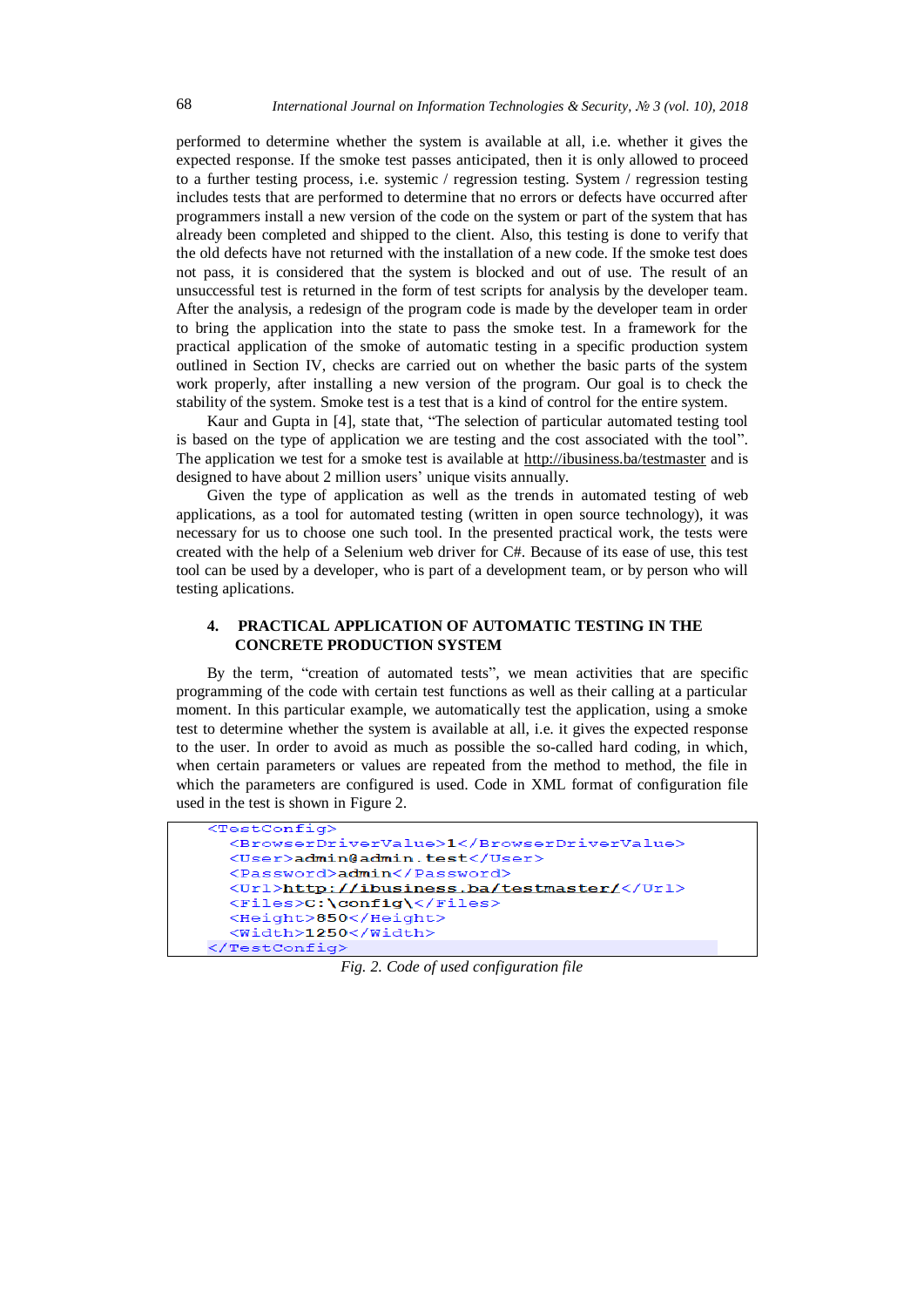A complete description of computing Extensible Markup Language (XML) as a [markup language](https://en.wikipedia.org/wiki/Markup_language) can be found in [9]. After we have created a file with configuration parameters, it is necessary to create a class in the code, which will be used to call the parameters as needed. We named the class, "TestArguments" as we see in Figure 3, and keyword after the access modifier public is called the return type Class TestArguments. It is written to return the parameter for, BrowserDriverValue, User, Password, Url, Files, Height and Width.



*Fig. 3. Define attributes in configuration file*

Then, the config file is read from code and the parameter values are read one at a time, and these values are assigned to local variables. Class that passes values from the config file to local variables is given in Figure 4.



*Fig. 4. Appearance of a class that passes values from the config file to local variables*

Defined variables on this way, can be invoked later anywhere from the code, wherever there is a need for one of the values from the file for configuring the parameters and it is given in Figure 5.



*Fig. 5. Calling url from config file.*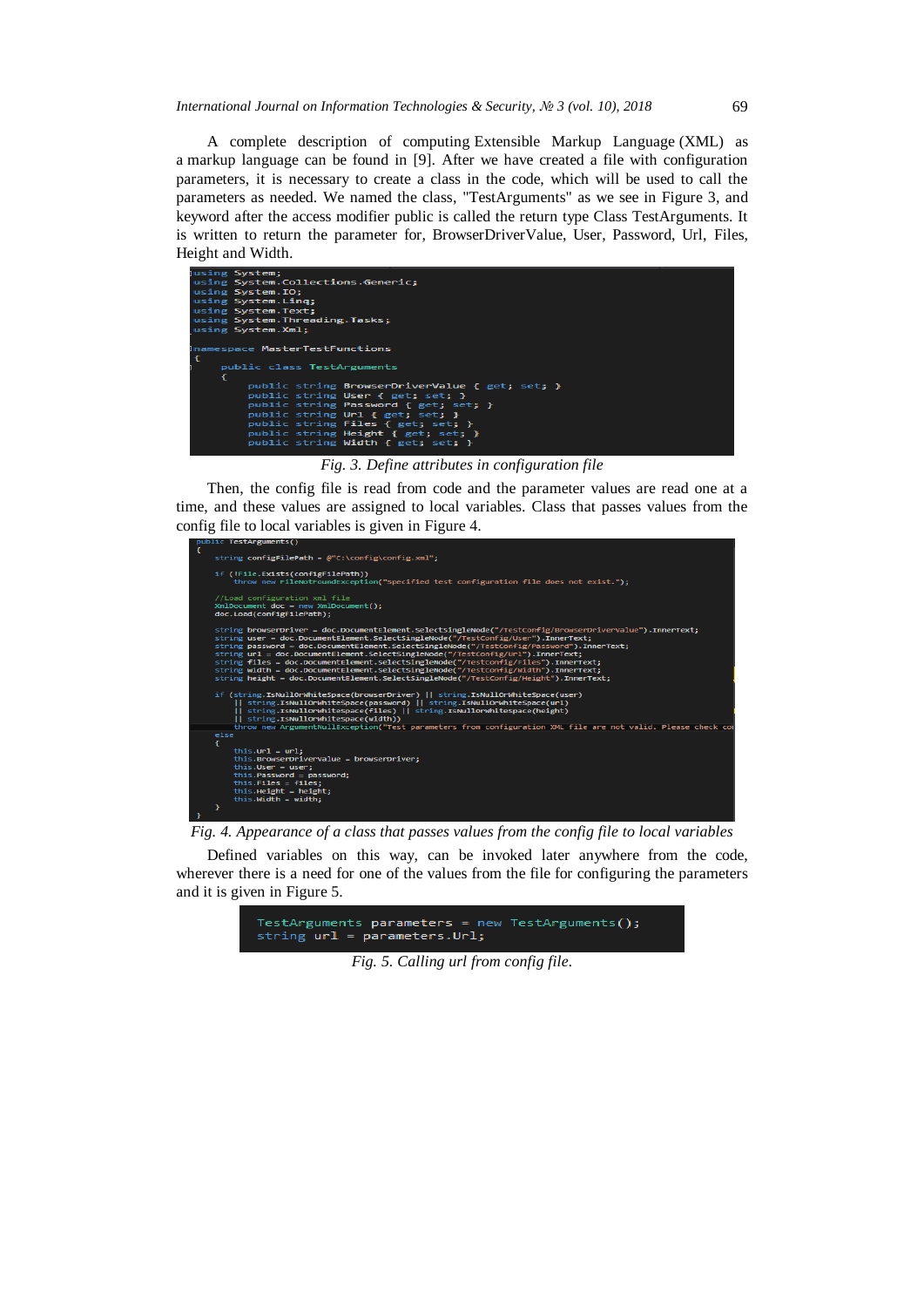Defining the parameters on this way and calling them in the manner shown in Figure 5. is an approach called the parameterization of the constants, which avoids the access to direct code input by the programmer. As we described in chapter 2, *(Methodology)* after the basic step when we define a list of test requests, next step, which must be defined in the testing process, which is to accept the methodology of the test itself when creating the tests. For the purposes of concrete testing, we will assume that each test consists of three parts, Figure 6.



*Fig. 6. Test code structure*

In the first part for initialization, it's caling diferent types of web browsers such as Internet Expoler, Google Chrome, Mozilla Firefox, etc. (1). The second part of the test consists of the methods that are required to test the desired scenario and are referred to in this section (2). The third part consists of the functionality in which the web browser itself closes and interrupts the running browser session (3). In each section, the use of the parameters from the config file is expressed in the manner as previously explained and shown in Figure 2. Each of these parts of the code shown in Figure 6 has its purpose and the exact methods that are called in that part.

Based on the above, we begin the Test by executing the code where the browser is called, by transmitting the previously created method to the parameter whose value depends on which type of web browser as shown in Figure 7.



*Fig. 7. Code for calling web browser*

If the file for configuring the parameters in the "BrowserDriverValue" node is entered the number 1 Mozila Firerox will be called, if the number 2 is entered it's a number for Google Chrome, and if the number 3 is entered, the Internet Explorer call will be made as shown in Figure 8.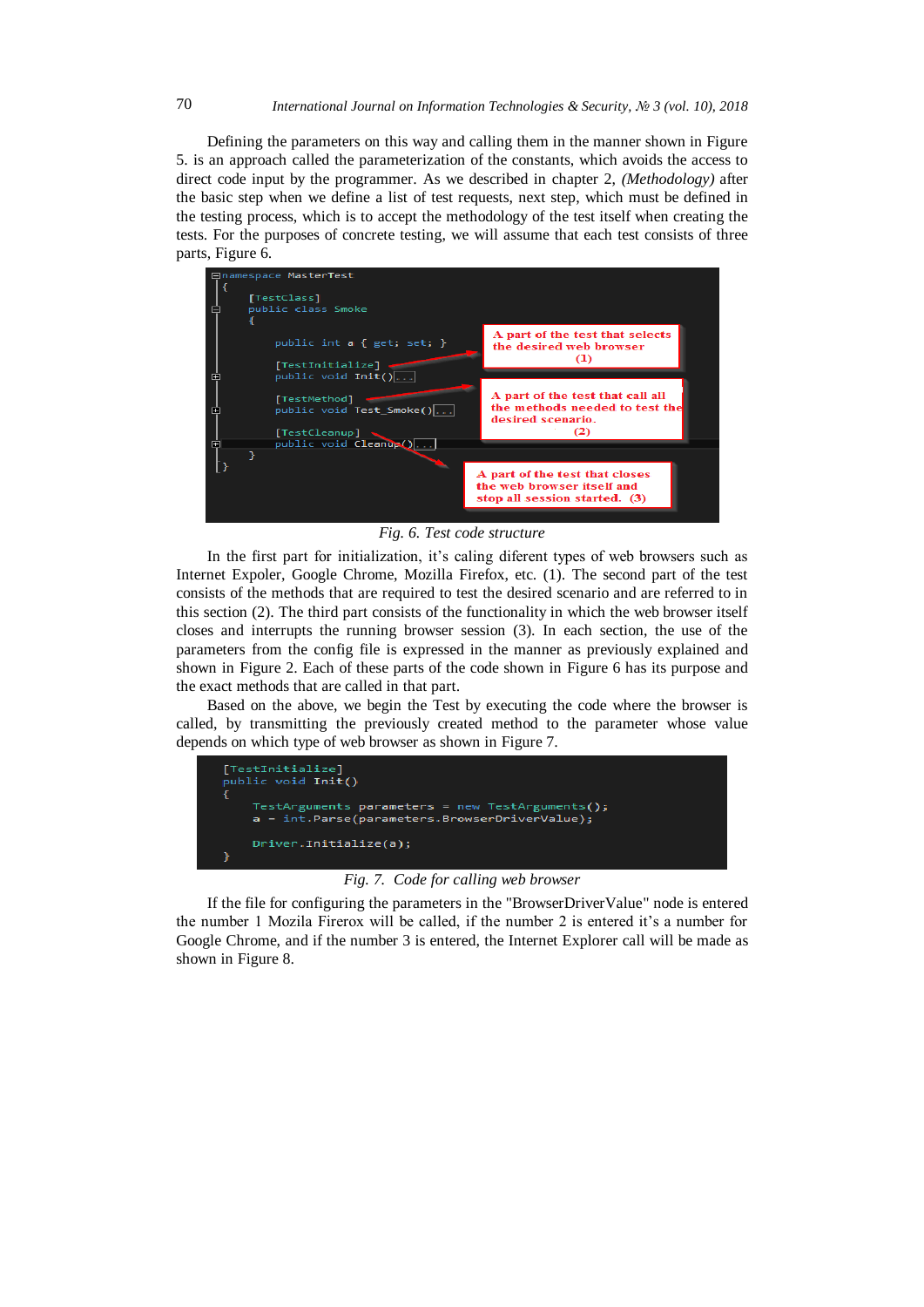

*Fig. 8. Calling the appropriate browser based on the parameter passed*

After opening the selected browser based on our selection, the next step is to open the Uniform Resource Locator (URL) that wants to be tested. In order to do this, we need to have certain user authorizations and connect to the URL as well as to define all the methods that are required to be performed in our test script. Also for this purpose we created a GoTo Statement that transfers the program control directly to a labeled statement in the form of the parameter which calling location parameter defined in the config file as shown in Fig. 9.



*Fig. 9. Usage GoTo statement in test*

In the second part of the test (2), which calls a particular link, there is a parameter, which sets the size of the browser window to a fixed and always the same value. We need this because it is necessary, among other things, to test the position of the elements in the table relative to the edge of the web browser window. If there was a change in position, the test would "spot it", and by introducing the method for defining the window size, we enabled the testing of the position of the elements on different screens of different sizes, because the size of the browser window is always the same as shown in Figure 10.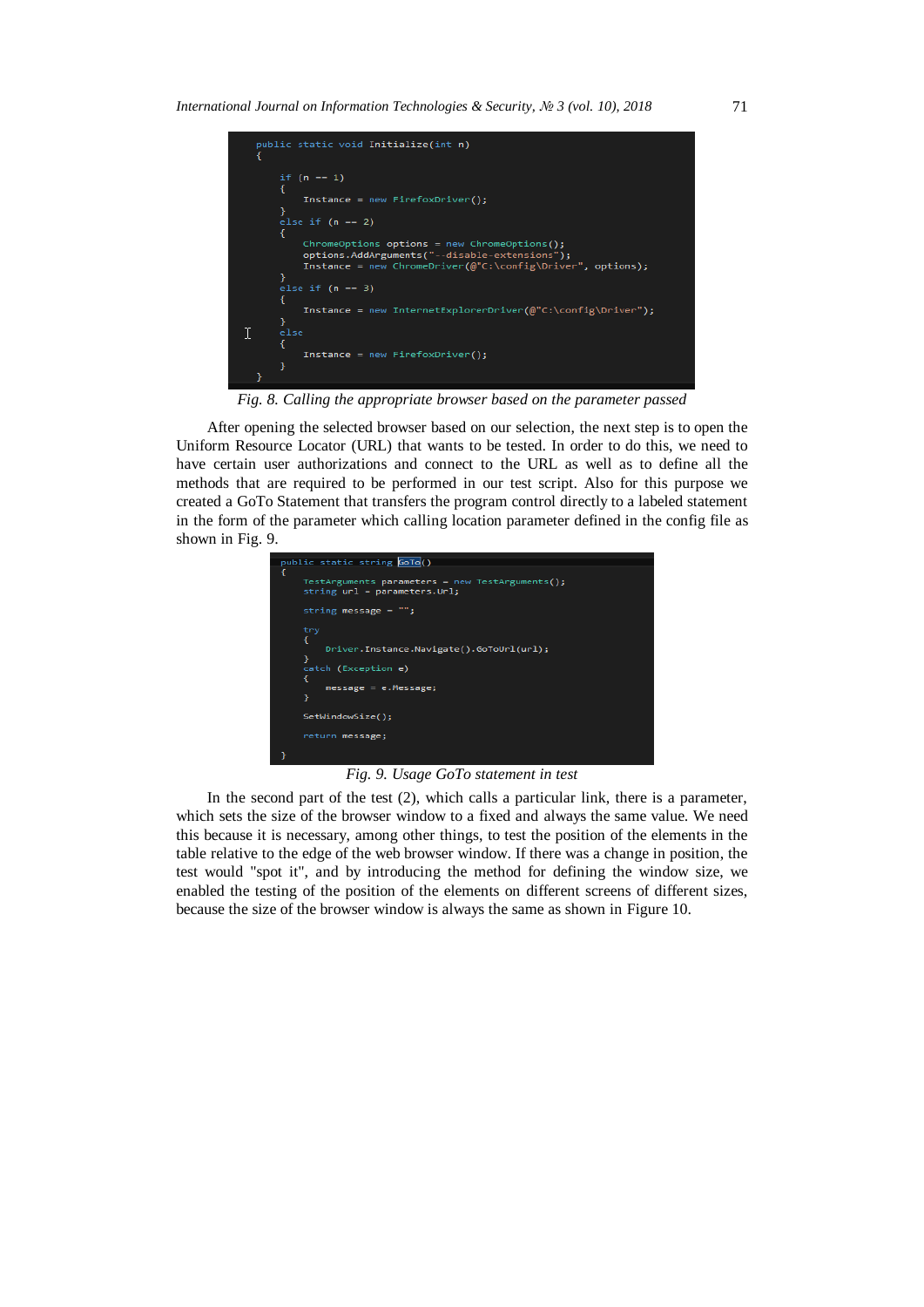



As you can see the methods used, values have been invoked in an already defined way from the parameter configuration file. In this way, we have, among other things, made it possible to define all the necessary parameters in one place only, and if there is an error in the input, the engineer tester can find the error in as short a time interval as possible.

After we have opened the desired location, the next step is to log on to the system using the passed authority, we do this in the following way using the code line as shown in Figure 11.



We also take user and password as parameters from the parameter configuration file. In the process of creating a fremwork environment for software testing, we notice common steps for all types of automated testing. These steps are as we presented the methods above opening the browser, calling the site and logging onto the system as the minimum of every possible defect in the software. As is shown in Figure 12.



#### *Fig. 12. Smoke test method*

There is a method showing a smoke test whose primary goal is to log on to the system. If logging on the system passes the message "Smoke test passed" will be generated successfully, and if the logging does not pass the answer is negative.

The last third step (3) of each test is to close the web browser and to end the browser session. After this action, it is crucial to send a message with the test results, as shown in the smoke test code in Figure 12. Using the ResultsViaEmail method where the results arrive at the pre-defined e-mail as shown in Figure 13.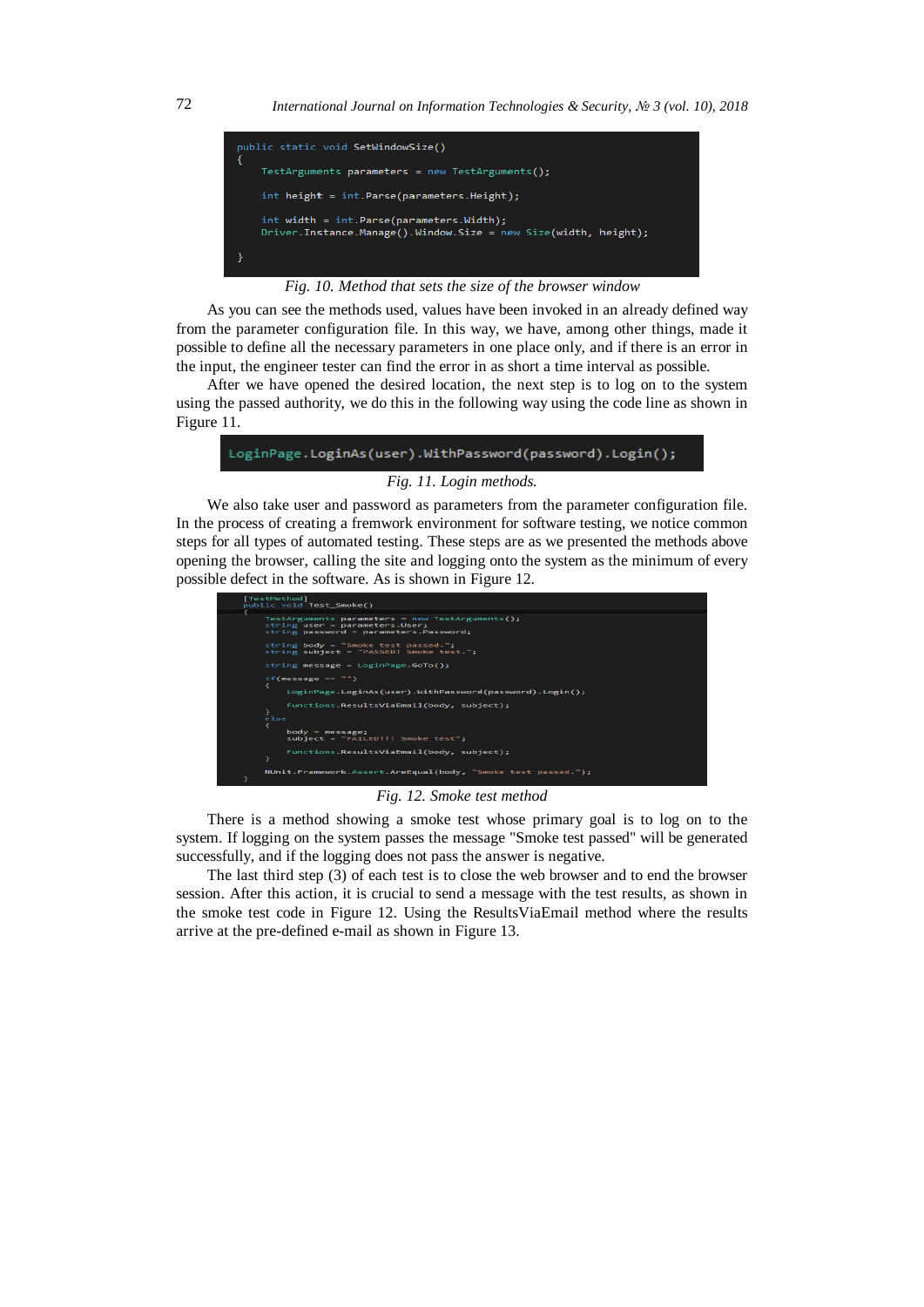# Functions.ResultsViaEmail(body, subject);

#### *Fig. 13. The method used to send test results to email.*

The method uses the body and subject parameters that are tested in the test depending on whether the test has passed or failed to configure and forward this function. An integral part of each test is also a step in which to compare the "correct score" with the test results, and if the test passes the test will have a positive result in the environment in which it is run, i.e. The result of the test will be colored green as shown in Figure 14. If the test fails, the result will be shaded in red. This part of the test is an additional method of displaying test results in addition to the mentioned ability to send an e-mail message.

| (X) Test ValuesBefore | 2 min    |
|-----------------------|----------|
| ( ) Test Smoke        | 18 sec l |
| Fig. 14. Test results |          |

The method for sending the test results using the e-mail message is shown in Fig.15.

| Ł |     |                                                                                                                                                                               |
|---|-----|-------------------------------------------------------------------------------------------------------------------------------------------------------------------------------|
|   | trv |                                                                                                                                                                               |
|   |     | List <mailaddress> lst = new List<mailaddress>();</mailaddress></mailaddress>                                                                                                 |
|   |     | $Datterime$ $localDate = DateTime. Now:$                                                                                                                                      |
|   |     | lst.Add(new MailAddress("skrkar.zoran@gmail.com")):                                                                                                                           |
|   |     | MailMessage mail - new MailMessage():<br>SmtpClient SmtpServer = new SmtpClient("smtp.gmail.com");<br>mail.From = new MailAddress("skrkar.zoran@gmail.com");                  |
|   |     | foreach (MailAddress m in lst)<br>$mail.To.add(m)$ :                                                                                                                          |
|   |     |                                                                                                                                                                               |
|   |     | mail.Subject = subject + " " + localDate.Date.ToShortDateString();<br>$mail.Body = body$ :<br>string user = Environment.GetFolderPath(Environment.SpecialFolder.UserProfile): |
|   |     | SmtpServer.Port - 587:<br>SmtpServer.Credentials = new System.Net.NetworkCredential("<br>SmtpServer.EnableSsl = true;                                                         |
|   |     | SmtpServer.Send(mail);<br>mail.Dispose():                                                                                                                                     |
|   |     |                                                                                                                                                                               |
|   |     | catch (Exception ex)                                                                                                                                                          |
|   | x   | Console.WriteLine(ex.Message);                                                                                                                                                |
|   |     | Console.ReadLine();                                                                                                                                                           |
|   |     |                                                                                                                                                                               |

# *Fig.15. Method for sending email*

Based on the above-mentioned methods and results of concrete smoke testing with the help of which we automatically test the application, we have determined that the system is available, i.e. that a response is given to the user. The obtained test results are displayed on the display tester of the engineer or sent to e-mail in real time. The obtained results can be entered into the database in order to monitor the history of the tests carried out and the eventual application shortcomings after the software automated testing process.

#### **5. CONCLUSION**

This paper outlines a framework for automated testing envirement as a basis for this kind of solution. Based on this framework, we have established an appropriate automated testing environment for application testing, using a smoke test that has determined that the system is available for users with access privileges.

We have proposed a solution that seems to be the most optimal from the standpoint of ease of use. This Smoke Testing Framework can be applied to most other types of automated tests because they are based on the same principle using software tools such as Selenium and can be used by a programmer who is part of a development team or a person who is part of testing team.